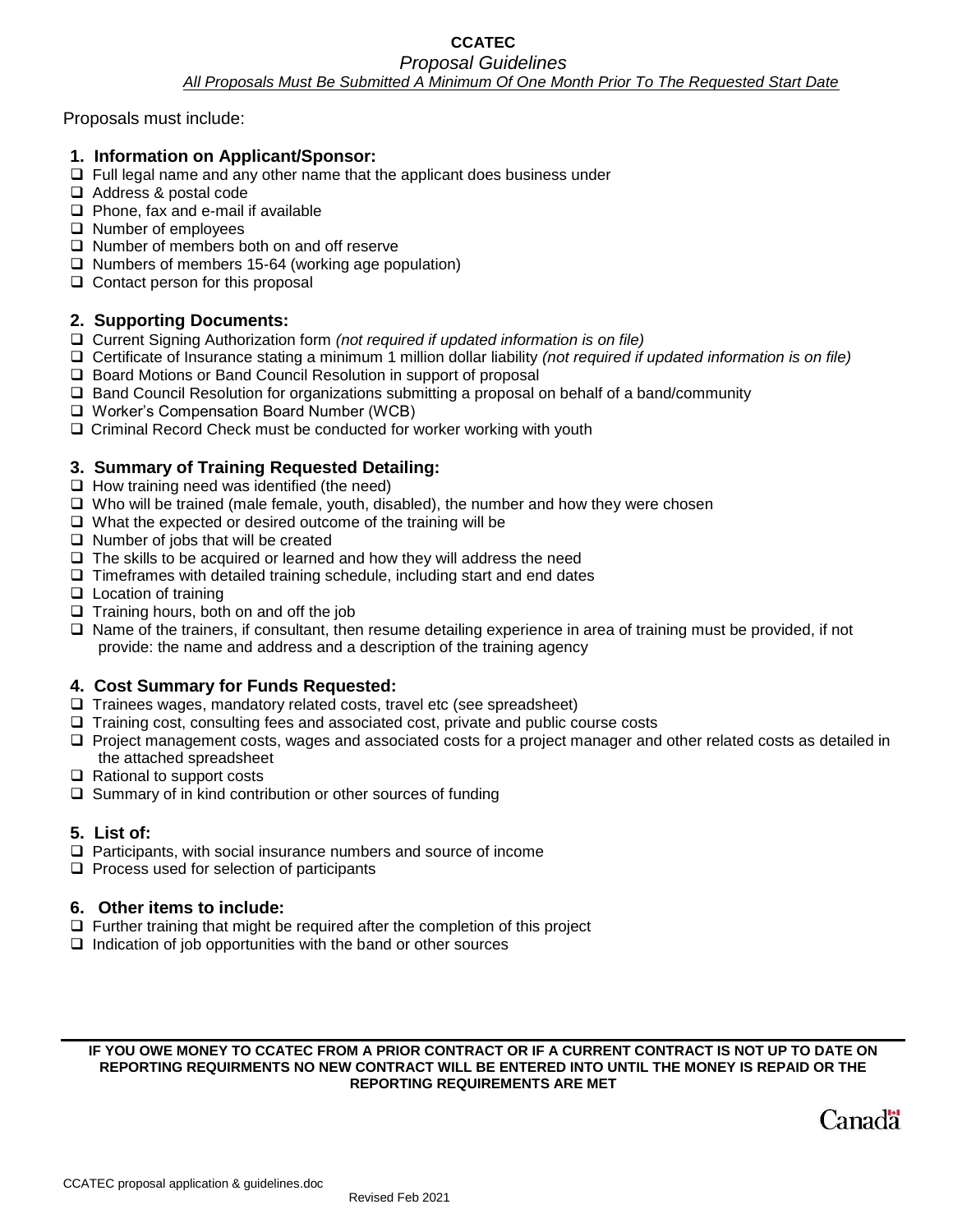## **CCATEC**

For Office Use Only

File Number:

# **APPLICATION FORM IDENTIFICATION** NAME OF EMPLOYER/CLIENT MAILING ADDRESS CITY/TOWN PROVINCE POSTAL CODE TEL**:** FAX: E-MAIL NAME OF CONTACT PERSON JOB TITLE TEL: (If Different) **LOCATION OF ACTIVITY DESCRIPTION**  PLEASE INCLUDE OBJECTIVES AND DESCRIBE YOUR ACTIVITIES, TARGETED TRAINEES AND EXPECTED RESULTS. IF IT INCLUDES TRAINING PLEASE ATTACH A COMPLETE TRAINING PLAN. THIS SECTION IS MEANT AS AN EXECUTIVE SUMMARY ONLY; **A DETAILED PROPOSAL MUST BE INCLUDED. NO. OF PARTICIPANTS DURATION OF ACTIVITY** FROM:/TO (DATES) **PARTICIPANT LIST** (attach list for additional names) **Social Insurance No. NAME(S) FUNDING REQUESTED** (detailed cash flow with supporting rational is required) TRAINEE COSTS | TRAINING COSTS | PROJECT MANAGEMENT | OTHER SOURCE CONTRIBUTIONS FEDERAL PROVINCAL EMPLOYER **SIGNATURES NAME (Please Print) SIGNATURE JOB TITLE DATE YOU WILL BE NOTIFIED IN WRITING OF THE OUTCOME OF YOUR APPLICATION. ANY EXPENSES INCURRED PRIOR TO A SIGNED CONTRACT WITH CCATEC WILL BE YOUR RESPONSIBILITY AND WILL NOT BE ELIGIBLE FOR ANY REIMBURSMENT BY CCATEC.**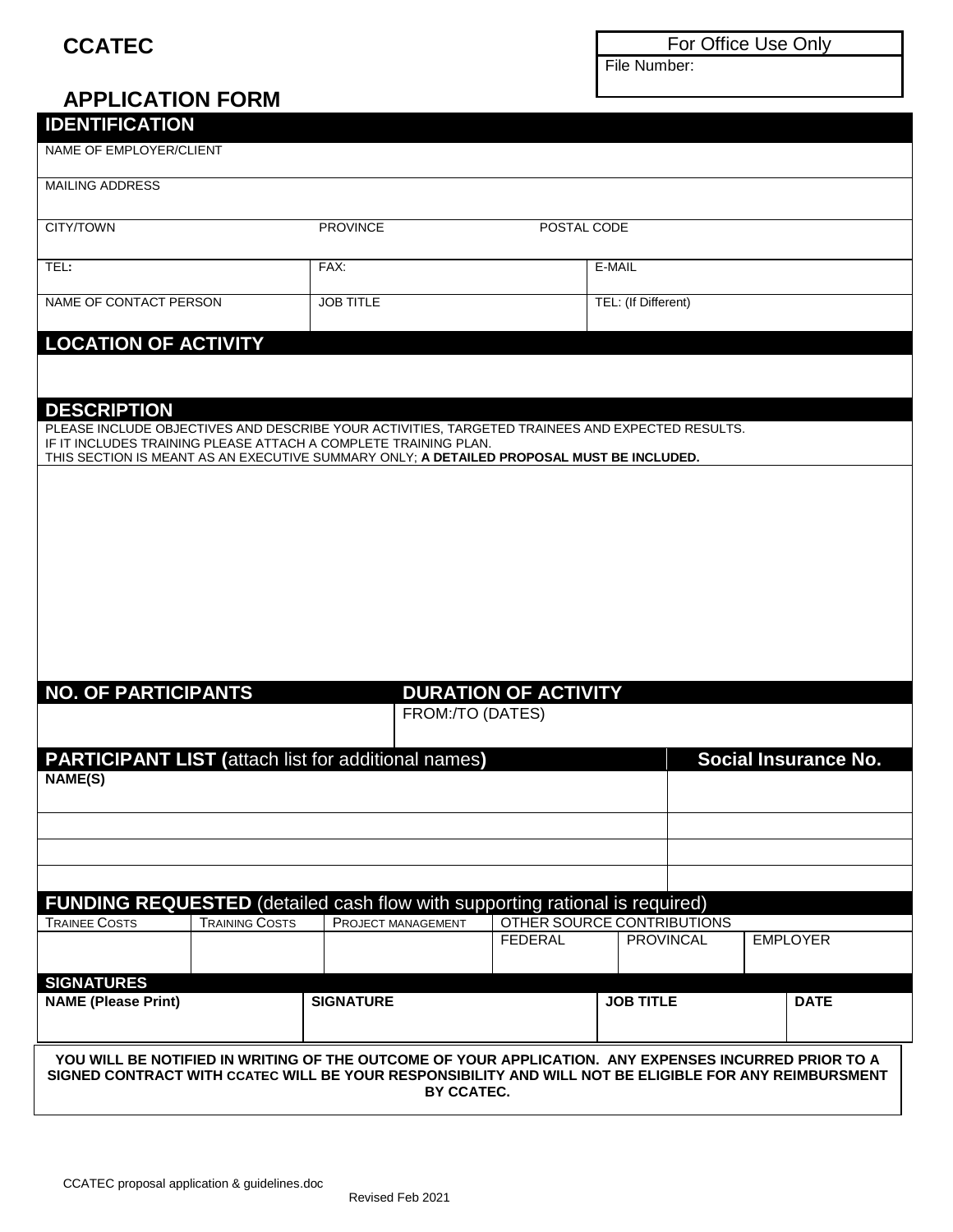**ATTENTION:** Cariboo Chilcotin Aboriginal Training Employment Centre 205-197 North Second Avenue, Williams Lake, BC V2G 1Z5 Fax: 250-392-2570

## **DELEGATION OF SIGNING AUTHORITY**

| Date:                 |  |
|-----------------------|--|
| Name of Organization: |  |
| Address:              |  |
| City/Town, Province:  |  |
| Postal Code:          |  |
| <b>Expiry Date:</b>   |  |

The following people are authorized **to sign contracts or contract amendments** between our agency and the Cariboo Chilcotin Aboriginal Training Employment Centre.

| Name (please print) | Specimen Signature | Title |
|---------------------|--------------------|-------|
|                     |                    |       |
|                     |                    |       |
|                     |                    |       |
|                     |                    |       |
|                     |                    |       |
|                     |                    |       |

Signing authority for **payment claim forms** is delegated to any one of the persons indicated above or anyone of the persons indicated below.

| Name (please print) | <b>Specimen Signature</b> | Title |
|---------------------|---------------------------|-------|
|                     |                           |       |
|                     |                           |       |
|                     |                           |       |
|                     |                           |       |

We understand that if any one of the above signing authorities changes it is our responsibility to notify the Cariboo Chilcotin Aboriginal Training Employment Centre by completion of a new form.

We further understand that the Cariboo Chilcotin Aboriginal Training Employment Centre will not process any contractual document or payment claim form unless signed by the designated authorities shown on this document.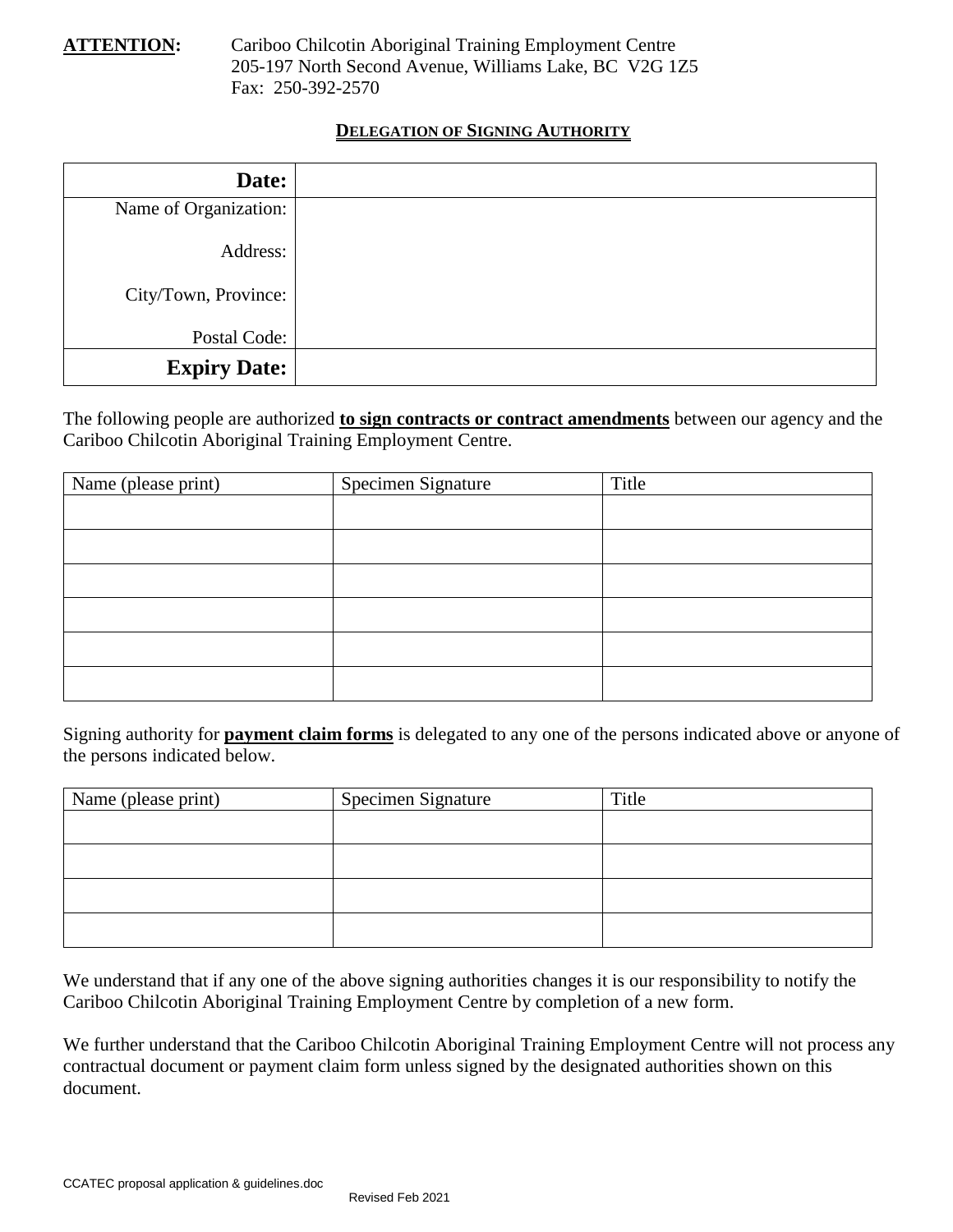## **CERTIFICATE OF INSURANCE**

## **TO:** Cariboo Chilcotin Aboriginal Training Employment Centre 205-197 North Second Avenue, Williams Lake, BC V2G 1Z5 Telephone: 250-392-2510 Fax: 250-392-2570

THIS IS TO CERTIFY THAT INSURANCE POLICY NO. **EXPIRING ON** 

HAS BEEN ISSUED BY THE

(Name of Insurance Company)

**TO:** (Please provide name of insured)

| Coverage                         | Limits of Liability |                      |  |  |  |  |  |
|----------------------------------|---------------------|----------------------|--|--|--|--|--|
| Bodily Injury Liability and      | Each Occurrence     | Aggregate Limit each |  |  |  |  |  |
| <b>Property Damage</b>           |                     | Policy Year          |  |  |  |  |  |
| Liability Inclusive              | \$                  | \$                   |  |  |  |  |  |
|                                  |                     |                      |  |  |  |  |  |
| <b>Bodily Injury Liability</b>   | Each Person \$      | Aggregate Limit each |  |  |  |  |  |
|                                  |                     | Policy Year          |  |  |  |  |  |
|                                  | Each Occurrence \$  | \$                   |  |  |  |  |  |
|                                  |                     |                      |  |  |  |  |  |
| <b>Property Damage Liability</b> | Each Occurrence \$  | Aggregate Limit      |  |  |  |  |  |
|                                  |                     | \$                   |  |  |  |  |  |
|                                  |                     |                      |  |  |  |  |  |
|                                  |                     |                      |  |  |  |  |  |
|                                  |                     |                      |  |  |  |  |  |
| <b>Operations Covered:</b>       |                     |                      |  |  |  |  |  |
|                                  |                     |                      |  |  |  |  |  |
|                                  |                     |                      |  |  |  |  |  |
|                                  |                     |                      |  |  |  |  |  |
|                                  |                     |                      |  |  |  |  |  |
|                                  |                     |                      |  |  |  |  |  |

Subject to term, conditions, wordings and exclusions of the policy:

*The undersigned hereby certifies that the above policy is now in force and it is hereby agreed that if the said policy is cancelled or changed during its term in such a manner as to affect this certificate, ten days prior written notice of such change or cancellation will be given by us, by letter mailed to you at the above address.*

PER:

Authorized Representative (Broker) Date